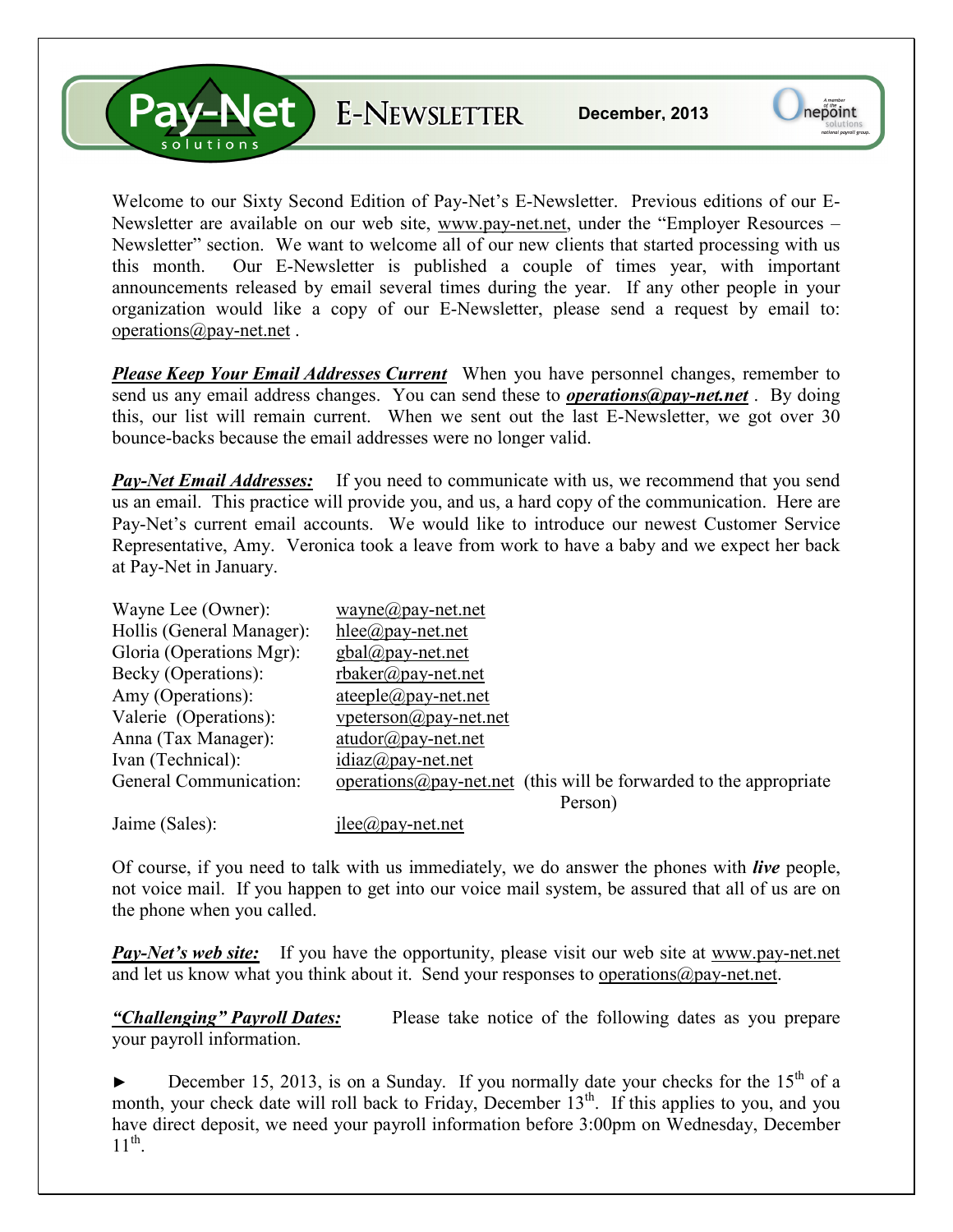► **Tuesday, December 24, 2013, is Christmas Eve Day. Pay-Net will be closing at 12:00 noon on that day. The cutoff for direct deposit transmissions is 9:30am on the 24th because our bank will be closing at that time.**

**► December 25th is Christmas Day, a national holiday and a banking holiday. Pay-Net will be closed this day** 

**► Friday, December 27, 2013, is the last day that you can report any payroll information or adjustments that you want to appear on your employees' W2 forms. Any adjustments reported after December 27th may be subject to reprocessing charges. If you would like Pay-Net to setup a 12/27/2013 check date in your calendar so you can enter yearend adjustments, please contact our office.** 

**► Tuesday, December 31, 2012, is News Year's Eve Day. Pay-Net will be closing at 12:00 noon on this day. The cutoff for direct deposit transmissions is 9:30am on the 31st .** 

**► Wednesday, January 1, 2014, is News Years Day, a national holiday and a banking holiday. Pay-Net will be closed this day.** 

Since Wednesday, January  $1<sup>st</sup>$  is a holiday, if you normally date your checks for the  $1<sup>st</sup>$  of the month, your check date will roll back to Tuesday, December  $31<sup>st</sup>$ . If this applies to you, and you have direct deposit, we need your payroll information before 3:00pm on Friday, December  $27<sup>th</sup>$ .

 $\blacktriangleright$  If you normally date your checks for the 1<sup>st</sup> of the month, BUT you want your checks to be dated January 2, 2014, then **YOU MUST CONTACT OUR OFFICE SO WE CAN ADJUST YOUR PAYROLL CALENDAR!!!** You can call us or you can send an email to operations@pay-net.net

If you normally date your checks for January 5, 2014, this is a Sunday so your check date will roll back to Friday, January 3<sup>rd</sup>. If this applies to you, and you have direct deposit, we need your payroll information before 9:30am on Tuesday, December 31<sup>st</sup>.

## **► Monday, January 20, 2014, is Martin Luther King Day, a national and banking holiday. Pay-Net will be open that day, but since the banks will be closed, please take this into account as you prepare your payroll information.**

 $\blacktriangleright$  Since January 20, 2014 is a holiday and if you normally date your checks for the  $20<sup>th</sup>$ , your check date will roll back to Friday, January  $17^{\text{th}}$ . If this applies to you and you have direct deposit, we need your payroll information before 3:00pm on Wednesday, January 15<sup>th</sup>.

 $\blacktriangleright$  February 1, 2014, falls on a Saturday. If you normally date your checks for the 1<sup>st</sup> and your check date will roll back to Friday, January 31<sup>st</sup>. If this applies to you and you have direct deposit, we need your payroll information before  $3:00$ pm on Wednesday, January  $20<sup>th</sup>$ .

February 15, 2014, falls on a Saturday. If you normally date your checks for the  $15<sup>th</sup>$  and your check date will roll back to Friday, February 14<sup>th</sup>. If this applies to you and you have direct deposit, we need your payroll information before  $3:00 \text{pm}$  on Wednesday, February  $12^{\text{th}}$ .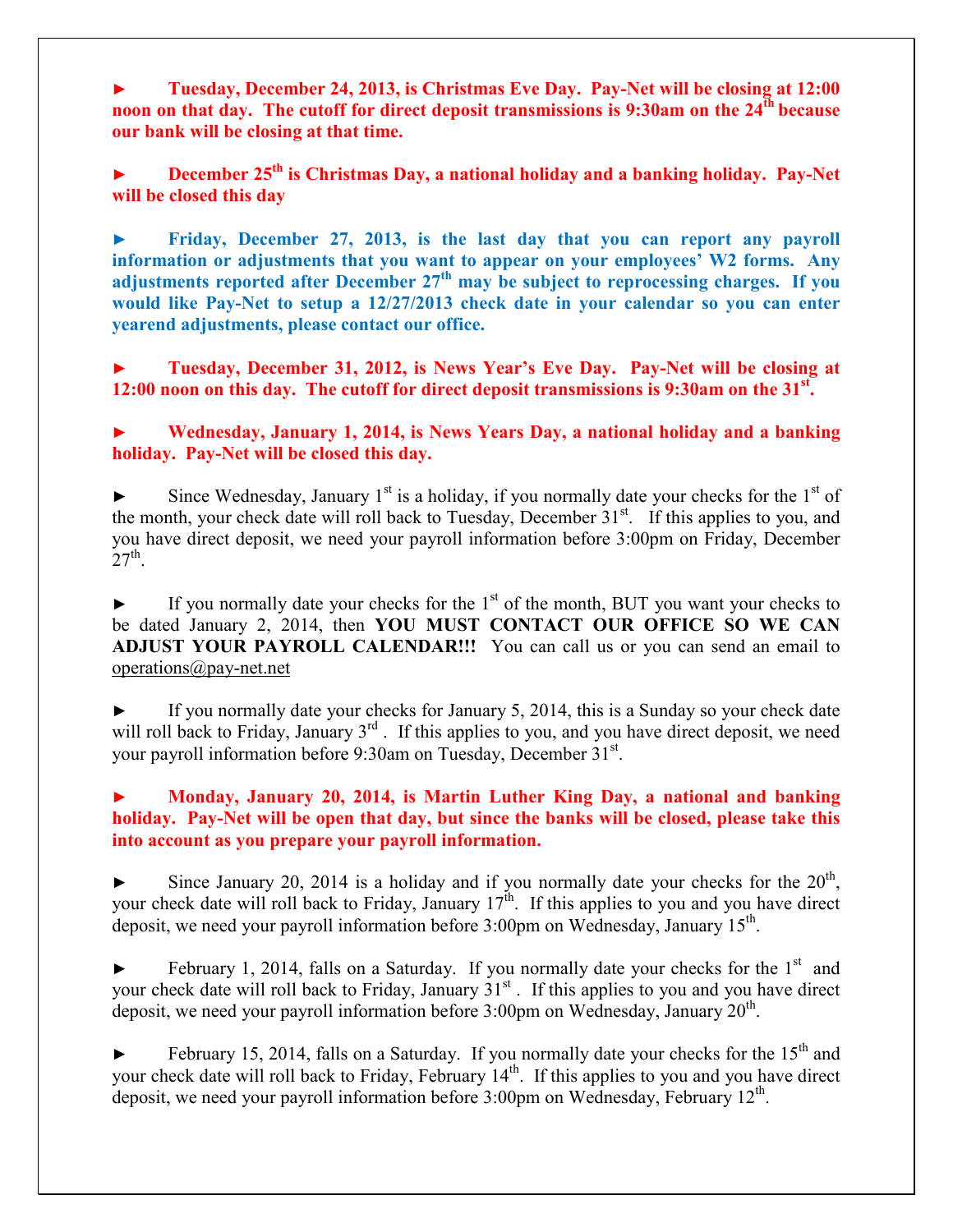**► Monday, February 17, 2014, is President's Day, a national and banking holiday. Pay-Net will be open that day, but since the banks will be closed, please take this into account as you prepare your payroll information.** 

March 1, 2014, falls on a Saturday. If you normally date your checks for the  $1<sup>st</sup>$  and your check date will roll back to Friday, February  $28<sup>th</sup>$ . If this applies to you and you have direct deposit, we need your payroll information before 3:00pm on Wednesday, February 28<sup>th</sup>

*Holiday Processing Schedule:* Please take note of the holiday schedule as you prepare your payroll information and be aware of Pay-Net's operating hours.

If you normally date your checks for Wednesday, December  $25<sup>th</sup>$ , your check date will roll back to Tuesday, December 24<sup>th</sup>. If this applies to you, and you have direct deposit, we need your payroll information before  $3:00$ pm on Friday, December  $20^{\text{th}}$ .

If you normally date your checks for Thursday, December  $26<sup>th</sup>$ , and you have direct deposit, we need your payroll information before noon on Monday, December 23rd.

 $\blacktriangleright$  If you normally date your checks for Friday, December 27<sup>th</sup> and you have direct deposit, we need your payroll information **before 9:30am** on Tuesday, December  $24<sup>th</sup>$ . Our bank is closing early on Tuesday; please remember to allow enough processing time to complete your payroll before the cutoff. If everyone waits until 9:00 to transmit their payroll, we cannot guarantee direct deposit will fund on Friday.

If you normally date your checks for Wednesday, January 1, 2014, your check date will roll back to Tuesday, December 31<sup>st</sup>. If this applies to you, and you have direct deposit, we need your payroll information before 3:00pm on Friday, December  $27^{\text{th}}$ .

If you normally date your checks for Thursday, January 2, 2014, and you have direct deposit, we need your payroll information before noon on Monday, December  $27^{\text{th}}$ .

If you normally date your checks for Friday, January 3, 2014 and you have direct deposit, we need your payroll information **before 9:30am** on Tuesday, December 31<sup>st</sup>. Our bank is closing early on Monday; please remember to allow enough processing time to complete your payroll before the cutoff. If everyone waits until 9:00 to transmit their payroll, we cannot guarantee direct deposit will fund on Thursday.

**► W2 processing will begin at noon on Tuesday, December 31st. If everything goes**  well, you should have your employer copies of W2's on the Report Portal by Monday, **January 6th. Watch for an email to notify you when they are ready.** 

**NOTE: It appears Pay-Net may have a Holiday present for our clients.** 

**This year we have introduced a number of exciting software developments. From ACA tracking to greater insurance flexibility, we are constantly striving to offer our clients the most advanced and affordable payroll/HR software.** 

**Many of you have chosen to give your employees access to the employee kiosk. While the employee kiosk has been helpful in reducing your direct deposit vouchers, we will be moving forward with electronic only W-2's for 2013. In the past, Pay-Net has printed all**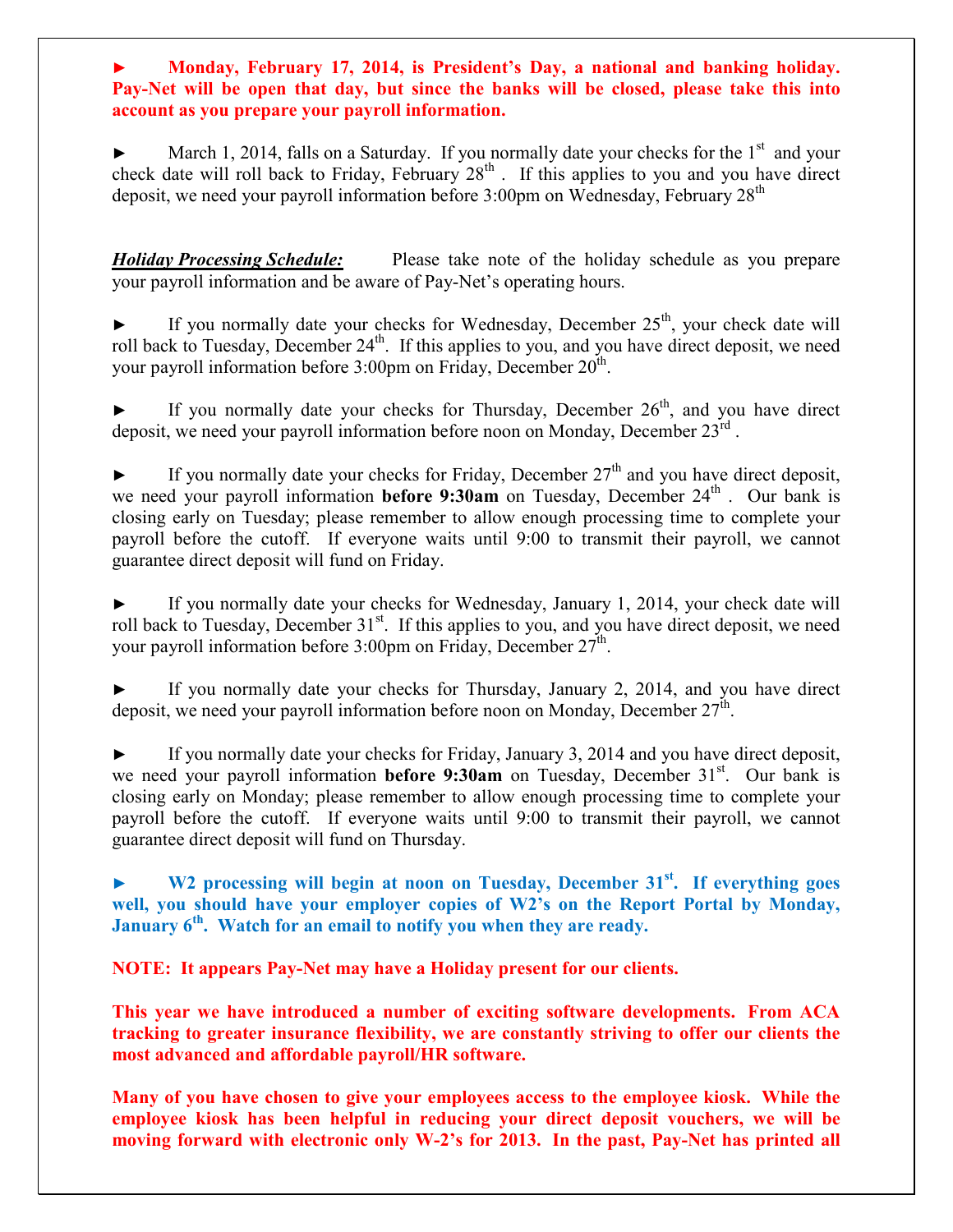**employee W-2's. This year, we will be following the setting chosen by the employee. If an employee elects to receive their W-2 via the kiosk, we will not print the W-2.** 

**While we like to believe that our clients are eagerly awaiting our exciting software developments and would love to be our friends on every social media conceivable, we do have a few really boring and analytical people bringing us back to reality. We have been told that most of our customers care about the bottom line. If your employee receives a W-2 electronically, you will pay \$1.50 less for the W-2. To receive this "present", simply send an email message to operations@pay-net.net before 12/27/2013, and let us know you are going to participate in this electronic Employee W2 Forms. And, remember that your employees must elect this option on the kiosk.** 

*FUTA Credit Reduction for 2013:* **Thirteen states and the U.S. Virgin Islands have Federal Unemployment Tax Act credit reductions for 2013, the Labor Department said Nov. 12. For 2012, 18 states and the U.S. Virgin Islands had FUTA credit reductions.** 

**Delaware has a 0.6 percent credit reduction that requires employers to pay up to \$42 in additional FUTA costs for each employee for 2013.** 

**A credit reduction of 0.9 percent, increasing FUTA costs by up to \$63 for each employee for 2013, applies for employers in Arkansas,** *California***, Connecticut, Georgia, Kentucky, Missouri, New York, North Carolina, Ohio, Rhode Island and Wisconsin.** 

**Indiana has a credit reduction of 1.2 percent for 2013 that increases FUTA costs by up to \$84 for each employee. However, the state prevented an extra credit reduction, the FUTA benefit cost rate add-on, that would have required employers to pay up to \$98 for each employee in addition to the extra charge of up to \$84 for each employee. Indiana prevented the benefit cost rate add-on with a fifth-year waiver application that was approved by the Labor Department.** 

**The U.S. Virgin Islands has a credit reduction of 0.9 percent for 2013 plus an extra credit reduction of 0.3 percent. This extra reduction, the 2.7 add-on, can apply for jurisdictions that do not achieve solvency goals established by the Labor Department.** 

**Five states that had credit reductions in 2012 repaid their federal unemployment loan balances and do not have credit reductions for 2013: Arizona, Florida, Nevada, New Jersey and Vermont.** 

**South Carolina, despite its federal unemployment loan balance, does not have a credit reduction for 2013 because its credit reduction avoidance application was approved by the Labor Department.** 

**Regarding the FUTA Credit Reduction (Basically \$63.00 per employee that earned over \$7,000 for the year):** 

**For our Tax Filing Clients: in January, we will be sending you a letter, probably in your Report Portal folder, that will inform you of the amount of money and the date that Pay-Net will be drafting your bank account for this "extra" FUTA tax. We will then make the deposit in accordance to IRS regulations.**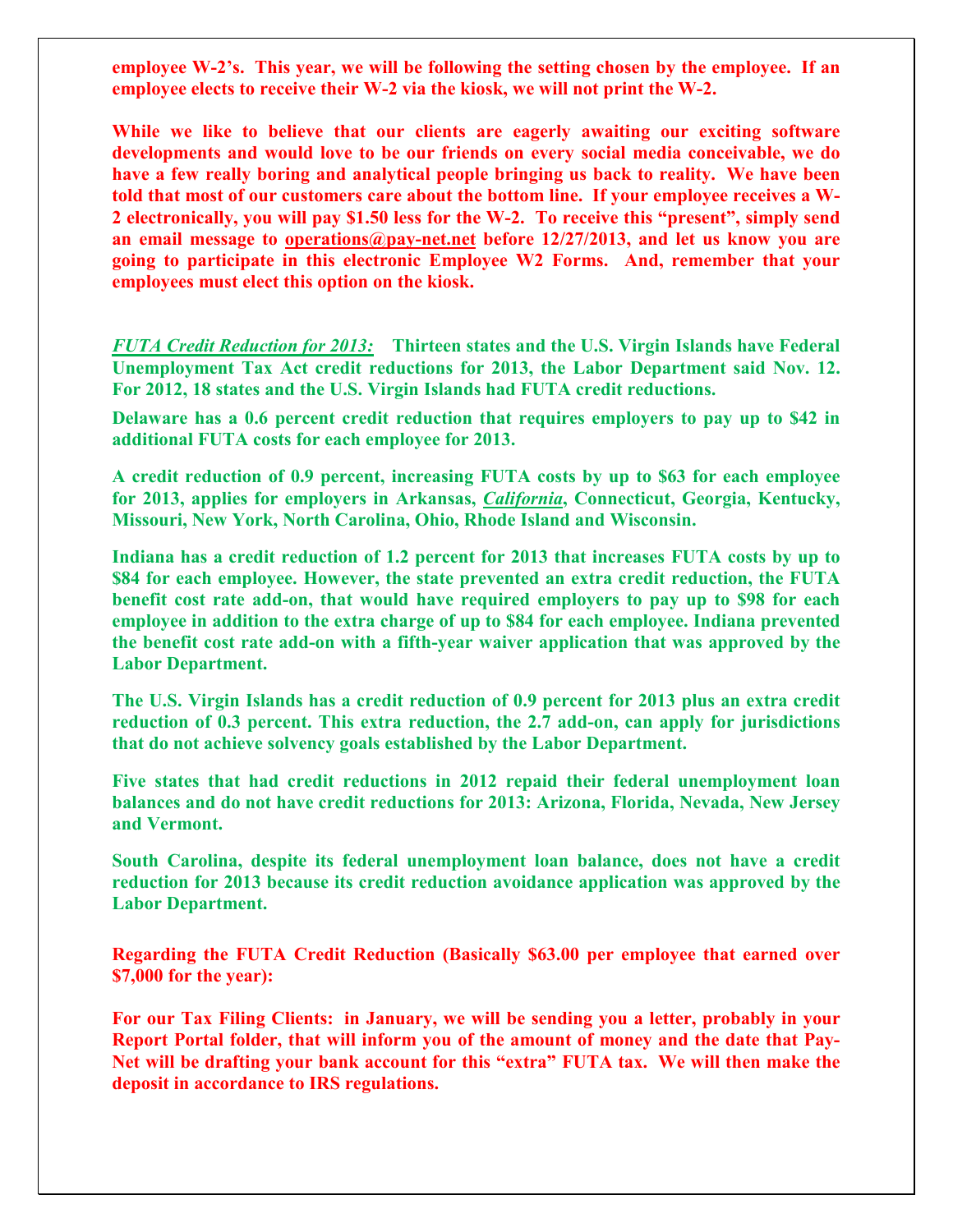**For our Non-Tax Filing Clients: The FUTA Credit Reduction amount will be included in your FUTA deposit due 01/31/2014. For a detailed breakdown of this deposit, you can examine your 940 Form which will show you the Credit Reduction amount.** 

Now, maybe some of you are wondering why a "tax credit" means "increased tax payments". The reason is as follows: The *real* FUTA tax is 6.2%, but an employer can received a "tax credit" for making timely and proper UI deposits to their state, up to a 5.6% tax credit. The net result, 0.6% (6.2% minus 5.6%), is what most payroll people take for the "FUTA tax rate", which it is not. A reduction in a state's tax credit means that the 5.6% figure is reduced depending on the state's shortfall with the feds.

*Holiday Schedule:* The following is the holiday schedule for 2014. The official "bank holidays" are marked with an "**\***"

- ► \* Wednesday, January 1, 2014 New Year's Day Pay-Net will be closed
- $*$  Monday, January 20, 2014 Martin Luther King Day Pay-Net will be open
- $*$  Monday, February 14, 2014 President's Day Pay-Net will be open
- $*$  Monday, May 26, 2014 Memorial Day Pay-Net will be closed
- ► \* Friday, July 4, 2014 Independence Day Pay-Net will be closed
- ► \* Monday, September 1, 2014 Labor Day Pay-Net will be closed
- $*$  Monday, October 13, 2014 Columbus Day Pay-Net will be open
- ► \* Tuesday, November 11, 2014 Veteran's Day Pay-Net will be open
- ► \* Thursday, November 27, 2014 Thanksgiving Day Pay-Net will be closed
- ► Friday, November 28, 2014 Day After Thanksgiving Pay-Net will be closed
- ► \* Thursday, December 25, 2014 Christmas Day Pay-Net will be closed
- ► \* Thursday, January 1, 2014 New Year's Day Pay-Net will be closed

## *Critical Year End Items and Dates:*

 November/December – The various state governments will send you the revised SUI and, if applicable, the ETT rates for 2014. Please be sure to send us a copy of these notices.

 November/December – The IRS will send you a letter if your deposit frequency changes for 2014. Please be sure to send us a copy of these notices. Also, since the IRS will not communicate with Pay-Net regarding any change in your depository requirements, Pay-Net cannot be held responsible for any penalties and/or interest the IRS may charge if you do not send us a copy of this notice.

 Friday December 27, 2013 – the last day to enter payroll information for 2013. Any information reported after this day may be charged for a quarterly reprocessing fee. Please be sure that all manual checks, special items such as PUCC's, fringe benefits, etc. you want to appear on the W2 Forms are reported on, or before, this date. If you want Pay-Net to delay your W<sub>2</sub>'s for such items as Third Party Sick Pay, or Allocated Tips, please notify us before December  $27<sup>th</sup>$ .

 Monday, January 20, 2014 – All Year End packages should be in your hands, unless you have requested a reprocess due to additional information that must appear on the W2 Forms.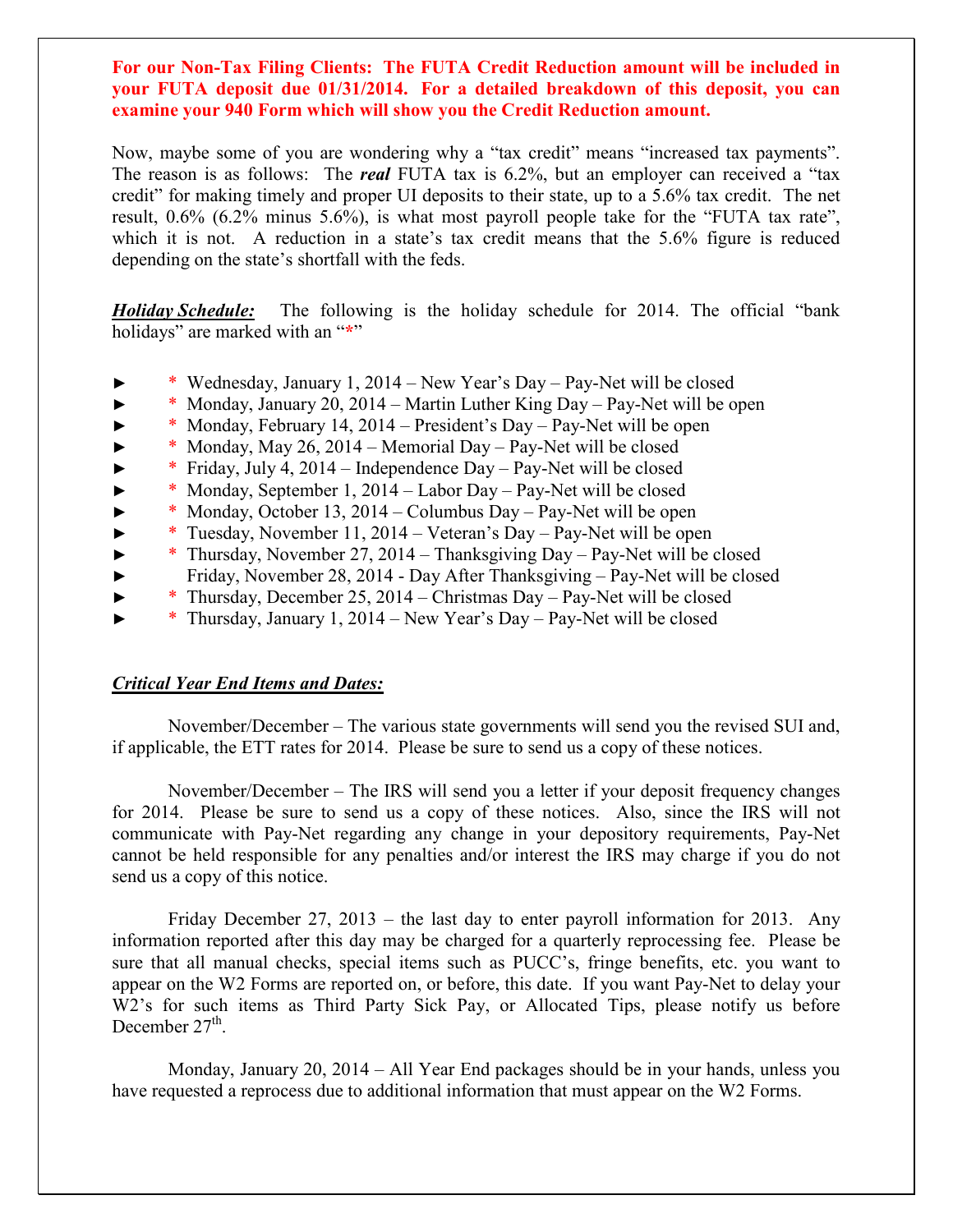Friday, January 31, 2014 – W2's and 1099's have to be handed out, or postmarked on this day. All Quarterly and Year End Tax Returns have to be sent to the various governmental agencies.

*Medicare Issue for 2013:* As you are aware, the Medicare rate increased for high income taxpayers this year. Effective January 1, 2013, the employee Medicare tax rate remained the same (1.45%) up to a threshold. The threshold for single tax payers is \$200,000 and for married filing jointly it will be \$250,000. After the taxpayer reaches the threshold, the rate jumps up to 2.35%. The employer rate will remain constant at the current 1.45%.

For sole proprietors, the current Medicare tax rate is 2.90%. After a sole proprietor reaches the threshold, their Medicare tax rate will increase to 3.8%.

Another provision of the law provided a Medicare tax rate increase on investment income where earnings above the threshold will result in a Medicare tax rate of 3.8%.

*Payroll Tax Changes for 2014:* The changes that have been announced include an increase in the Social Security base from \$113,700 to \$117,000. Deductions for 401(k) and similar retirement plans will remain unchanged at a maximum \$17,500 and the "catchup" amount remains the same at \$5,500. California's SDI rate will remain at 1%, but the base will rise from \$97,571 to \$101,636.

*Are Your Labor Posters Up To Date?*: With 2014 fast approaching, now is the time to take a look at your required Labor Law Posters. Don't have any posted? Have postings that are out of date or illegible? Pay-Net can help! If you click on the link below, you can find out about and sign up for a cost-effective Labor Law Poster service. Whether you simply need a one-time set of updated posters or you would like to ensure compliance and convenience with a subscription update service, Pay-Net has a solution for you! Click the link below and pre-order your 2014 Labor Law Posters.

## https://www.formstack.com/forms/posterelite-paynetorderform (Clickable Link)

*EVS Service – Results:* **For those clients that used our EVS Service (Electronic Verification Service), we have received the listings back from the Social Security Administration. There is a letter listing the "problem" employees now on the Report Portal, under your "Payroll" folder with a folder date of 20131201. The format of the**  letter is "NNNN 2012130101 EVS Notice.doc", where NNNN is your company number. **The letter is a Word document. If you do not have Microsoft Word, please let us know and we will convert the letter to PDF for you.** 

**If you do not have a notice on the Report Portal and you subscribed to our EVS Service, it means that all your employees successfully passed the EVS checking.** 

**There are generally two types of EVS failures that will be reported to you:** 

**(1) Name Mismatch. This error indicates that the SSN number of the employee is valid but the employee's name does not match the name on the Social Security Administration's data base. This error could be a result of a spelling error. Or, the most common error is that an employee got married and changed their name on the payroll system but not with the SSA. Or, in the case of Hispanic names, the**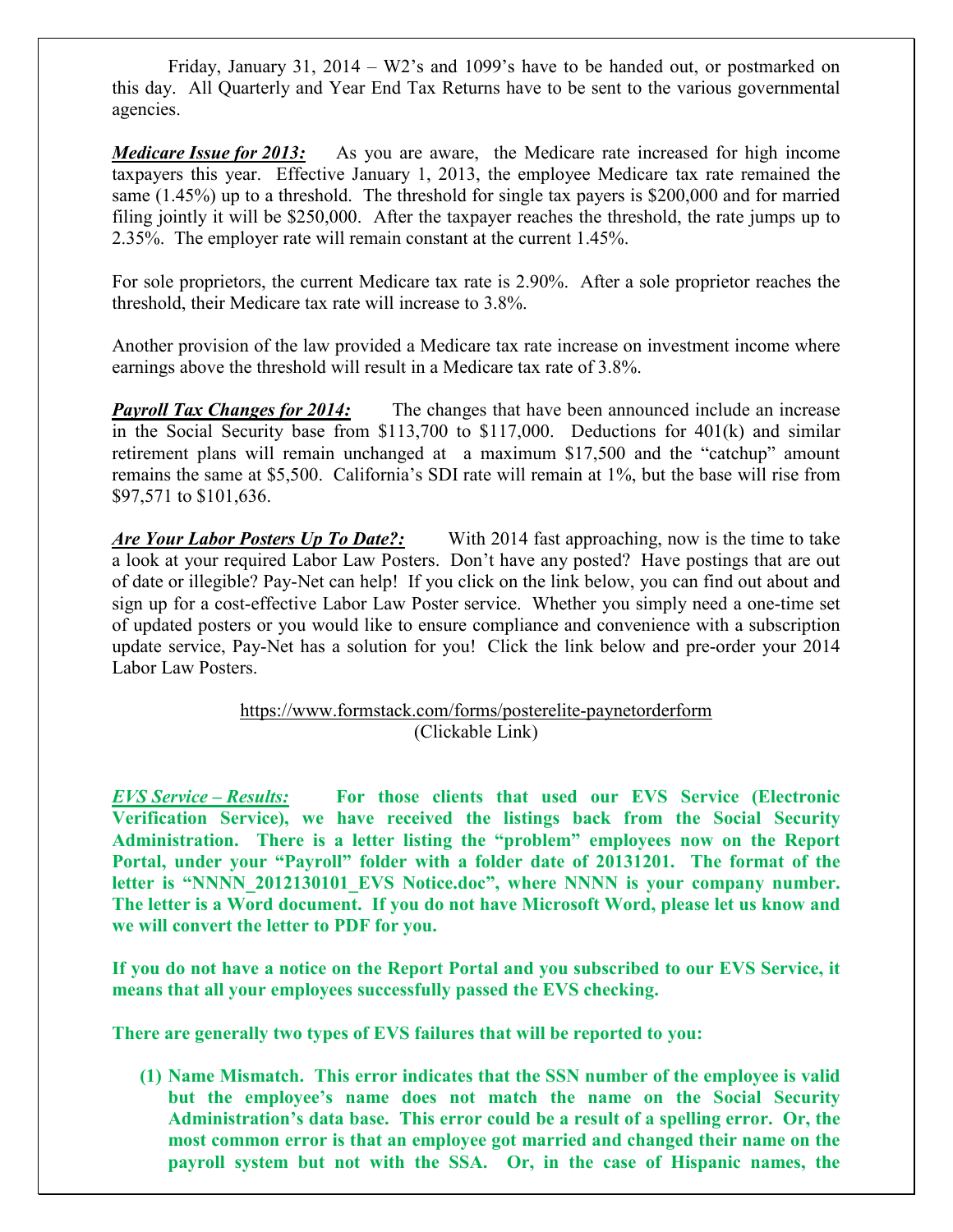**designation of first or middle name is incorrect. In any case, compare the name on the employee's Social Security card with the name in the payroll system; they have to be the same.** 

**(2) Non-Existent Number. As described by the SSA, this means that "the SSN number of the employee has never been issued to any person living or deceased." This could have been a simple data entry error. Again, you should check the employee's Social Security card with the SSN on the payroll system; they have to be the same.** 

**In any case, the law is very clear that the employer cannot use the EVS result to discipline or terminate an employee. You can, however, meet with the employee and attempt to resolve the problem. Please note that if you did subscribe to the EVS Service and you did not get a letter, that means that all your employees were okay. Also, if you are not setup for the Report Portal, you will get your list in your payroll package.** 

**Why is this important? The IRS considers these errors to result in an invalid W2 Forms. The IRS code calls for a \$50.00 per invalid W2 form penalty to be assessed to employers. However, in the real world, the IRS has not yet penalized any employer for invalid W2 forms, and hopefully this will continue. But, be aware that the Department of Homeland Security takes a keen interest in any employer with a large number of invalid W2 Forms.** 

*Minimum Wage Increases:* These states are to increase minimum wage rates in 2014: Arizona, to \$7.90 an hour from \$7.80, effective Jan. 1, 2014; *California, to \$9 an hour from \$8, effective July 1, 2014*; Connecticut, to \$8.70 an hour from \$8.25, effective Jan. 1; Florida, to \$7.93 an hour from \$7.79, effective Jan. 1; Missouri, to \$7.50 an hour from \$7.35, effective Jan. 1; Montana, to \$7.90 an hour from \$7.80, effective Jan. 1; New York, to \$8 an hour from \$7.25, effective Dec. 31, 2013; Ohio, to \$7.95 an hour from \$7.85, effective Jan. 1; Oregon, to \$9.10 an hour from \$8.95, effective Jan. 1; Rhode Island, to \$8 an hour from \$7.75, effective Jan. 1; Vermont, to \$8.73 an hour from \$8.60, effective Jan. 1; and Washington, to \$9.32 an hour from \$9.19, effective Jan. 1.

*New System Features:* Have you kept up-to-date regarding all the new features of our new web-based product, Pay-Net Online? Here's a small sampling:

- (a) A subsystem that allows you to track the hours of your employees and the "Full Time Equivalents" for the ACA (Affordable Care Act).
- (b) More reporting options and flexibility.
- (c) A full function employee kiosk that allows employees to receive their pay check stubs online and even their W2's online. Plus, by using the employee kiosk, your employees can see their time off accruals, deduction descriptions and amounts. Plus, employees can request vacation time off, or sick time off, by sending an email through the kiosk.
- (d) A full graphical interface that allows payroll users to setup widgets and links on their home page.
- (e) Single sign-on feature for the Report Portal and the time keeping system. One login will access the payroll system plus all these subsystems.
- (f) Access to more HR screens and information.
- (g) And many, many more features that can address all your payroll and human resource requirements.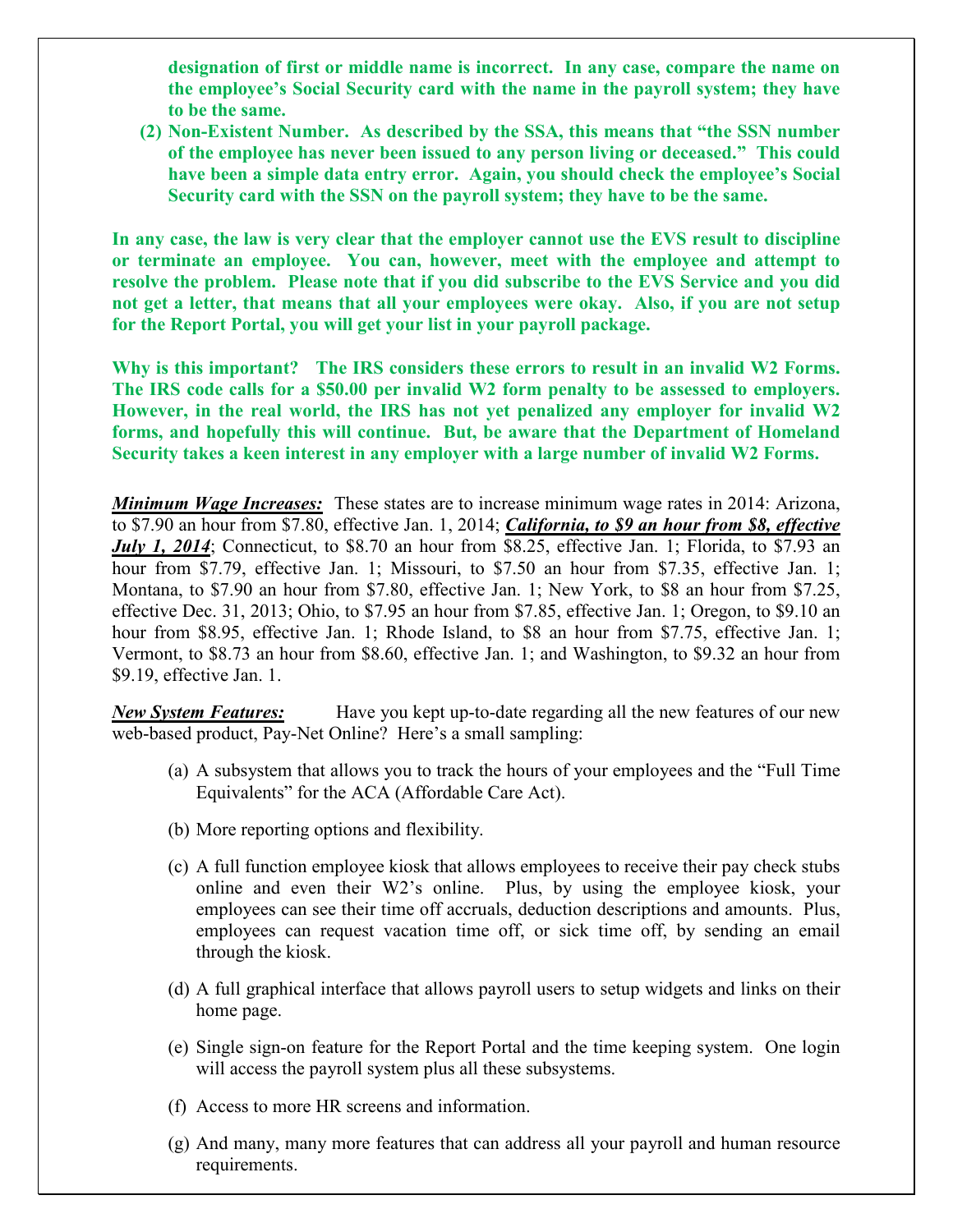*Important Tax Announcement:* The IRS has issued a new Rev. Proc. 2012-32 that is effective November 19, 2012. This required procedure consists of many facets including the following:

- (1) Payroll providers must file a completed Form 8655 with the IRS and must ensure that the client receives copies of official notices, correspondence, transcripts, etc. Note: Pay-Net already does this and has for over 15 years.
- (2) Sign and electronically file Forms 941 and 940. **Pay-Net already does this**.
- **(3)** Make tax deposits and other federal payments by the EFTPS system. **Pay-Net already does this.**
- (4) A Reporting Agent, such as a payroll service, accountant, CPA, etc., must provide the taxpayer (client) with the following notice, as written by the IRS:

**Please be aware that you are responsible for the timely filing of employment tax returns and timely payment of employment taxes for your employees, even if you have authorized a third party to file the returns and make the payments. Therefore, the Internal Revenue Service recommends that you enroll in the US Treasury Department's Electronic Federal Tax Payment System (EFTPS) to monitor your account and ensure that timely tax payments are being made for you. You may enroll in the EFTPS online at www.eftps.gov, or call (800)555-4477 for an enrollment form.** 

Please note that ALL payroll providers, including the big ones like ADP and Paychex and including small ones like Pay-Net, are required to notify their clients. Many years ago, Pay-Net was proactive in this area and we adopted several options for tax filing:

- (1) Complete Electronic Tax Filing. With this option Pay-Net drafts a client's bank account for all tax liabilities incurred with a payroll process. When tax deposits are due, Pay-Net makes the tax deposit electronically using the EFTPS system for Federal and the EFT system for California. For other states that allow for electronic payments, we make the deposits by EFT. At the end of the quarter, all Federal and California payroll tax returns are filed electronically, and also in other states that allow for electronic filing.
- (2) Confirm FTD. This optional service goes with (1). When a client chooses this option, for a small onetime fee of \$25.00, we enroll the client in the EFTPS system with your own PIN so you can monitor your account. Or, as mentioned above, you can contact the EFTPS directly and get setup for no charge.
- (3) Modified Electronic Tax Filing. With this option, clients choose to have their tax deposits come directly from their own bank account. Pay-Net electronically notifies the taxing agency, and the agency drafts the client's bank account for the deposits. At the end of the quarter, all payroll tax returns are filed electronically. This method is only offered by payroll companies using the EFTPS Batch Filer Software system, which Pay-Net uses. Larger payroll companies use a different software system, the Bulk Filer System, to make tax deposits which does not have this particular option.
- (4) Non Tax Filing. With this option, clients choose to make their own tax deposits and file their own quarterly returns.